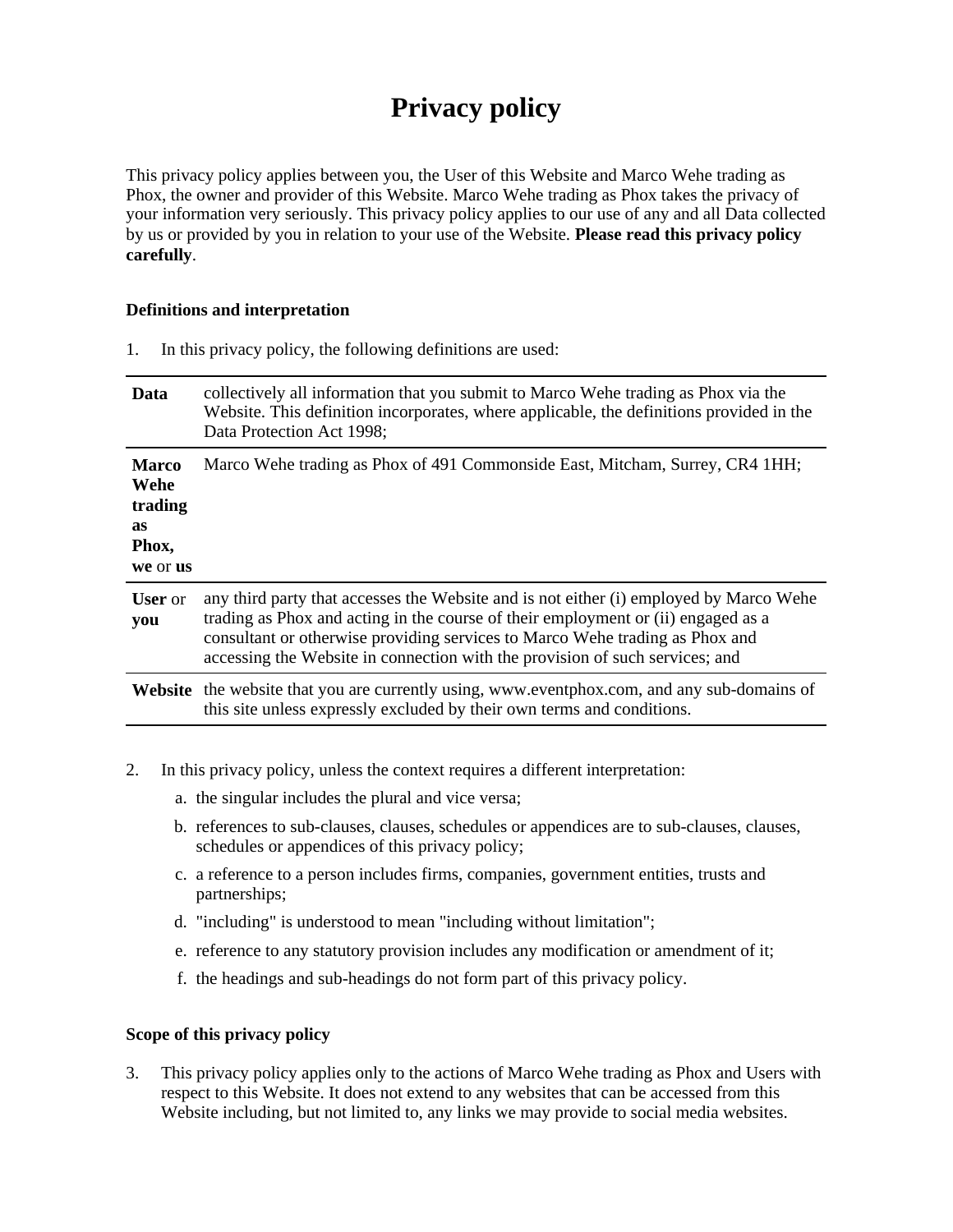## **Data collected**

- 4. We may collect the following Data, which includes personal Data, from you:
	- a. Contact Information such as email addresses and telephone numbers;

in each case, in accordance with this privacy policy.

## **Our use of Data**

- 5. For purposes of the Data Protection Act 1998, Marco Wehe trading as Phox is the "data controller".
- 6. We will retain any Data you submit for 12 months.
- 7. Unless we are obliged or permitted by law to do so, and subject to any third party disclosures specifically set out in this policy, your Data will not be disclosed to third parties. This includes our affiliates and / or other companies within our group.
- 8. All personal Data is stored securely in accordance with the principles of the Data Protection Act 1998. For more details on security see the clause below (**Security**).
- 9. Any or all of the above Data may be required by us from time to time in order to provide you with the best possible service and experience when using our Website. Specifically, Data may be used by us for the following reasons:
	- a. internal record keeping;
	- b. improvement of our products / services;
	- c. contact for market research purposes which may be done using email, telephone, fax or mail. Such information may be used to customise or update the Website;

in each case, in accordance with this privacy policy.

# **Third party websites and services**

- 10. Marco Wehe trading as Phox may, from time to time, employ the services of other parties for dealing with certain processes necessary for the operation of the Website. The providers of such services have access to certain personal Data provided by Users of this Website.
- 11. Any Data used by such parties is used only to the extent required by them to perform the services that we request. Any use for other purposes is strictly prohibited. Furthermore, any Data that is processed by third parties will be processed within the terms of this privacy policy and in accordance with the Data Protection Act 1998.

# **Links to other websites**

12. This Website may, from time to time, provide links to other websites. We have no control over such websites and are not responsible for the content of these websites. This privacy policy does not extend to your use of such websites. You are advised to read the privacy policy or statement of other websites prior to using them.

# **Changes of business ownership and control**

13. Marco Wehe trading as Phox may, from time to time, expand or reduce our business and this may involve the sale and/or the transfer of control of all or part of Marco Wehe trading as Phox. Data provided by Users will, where it is relevant to any part of our business so transferred, be transferred along with that part and the new owner or newly controlling party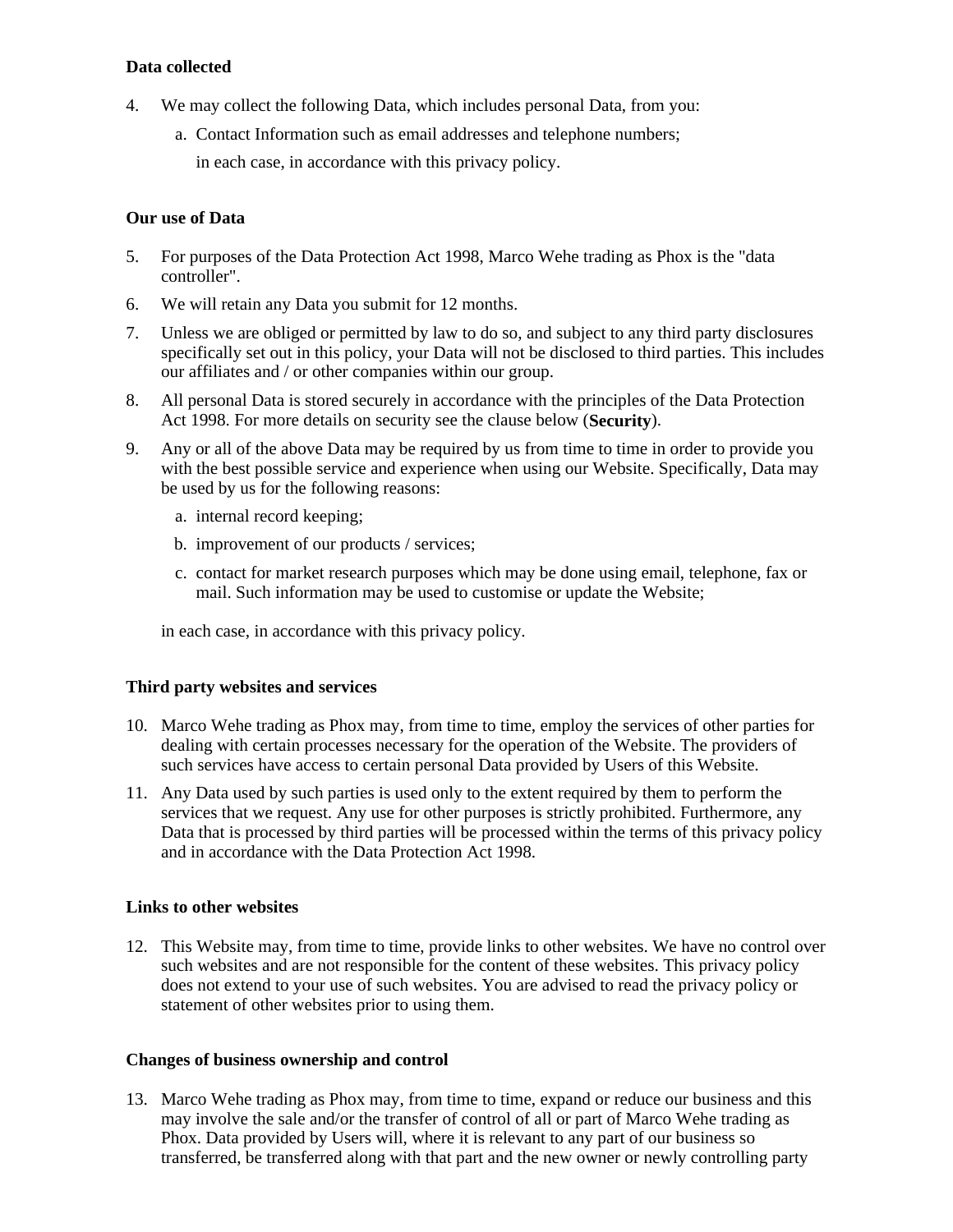will, under the terms of this privacy policy, be permitted to use the Data for the purposes for which it was originally supplied to us.

- 14. We may also disclose Data to a prospective purchaser of our business or any part of it.
- 15. In the above instances, we will take steps with the aim of ensuring your privacy is protected.

## **Controlling use of your Data**

- 16. Wherever you are required to submit Data, you will be given options to restrict our use of that Data. This may include the following:
- 17. use of Data for direct marketing purposes; and
- 18. sharing Data with third parties.

## **Functionality of the Website**

19. To use all features and functions available on the Website, you may be required to submit certain Data.

## **Accessing your own Data**

20. You have the right to ask for a copy of any of your personal Data held by Marco Wehe trading as Phox (where such Data is held) on payment of a small fee, which will not exceed  $\pounds 10$ .

## **Security**

- 21. Data security is of great importance to Marco Wehe trading as Phox and to protect your Data we have put in place suitable physical, electronic and managerial procedures to safeguard and secure Data collected via this Website.
- 22. If password access is required for certain parts of the Website, you are responsible for keeping this password confidential.
- 23. We endeavour to do our best to protect your personal Data. However, transmission of information over the internet is not entirely secure and is done at your own risk. We cannot ensure the security of your Data transmitted to the Website.

## **Transfers outside the European Economic Area**

- 24. Data which we collect from you may be stored and processed in and transferred to countries outside of the European Economic Area (EEA). For example, this could occur if our servers are located in a country outside the EEA or one of our service providers is situated in a country outside the EEA. These countries may not have data protection laws equivalent to those in force in the EEA.
- 25. If we transfer Data outside the EEA in this way, we will take steps with the aim of ensuring that your privacy rights continue to be protected as outlined in this privacy policy. You expressly agree to such transfers of Data.

## **General**

26. You may not transfer any of your rights under this privacy policy to any other person. We may transfer our rights under this privacy policy where we reasonably believe your rights will not be affected.